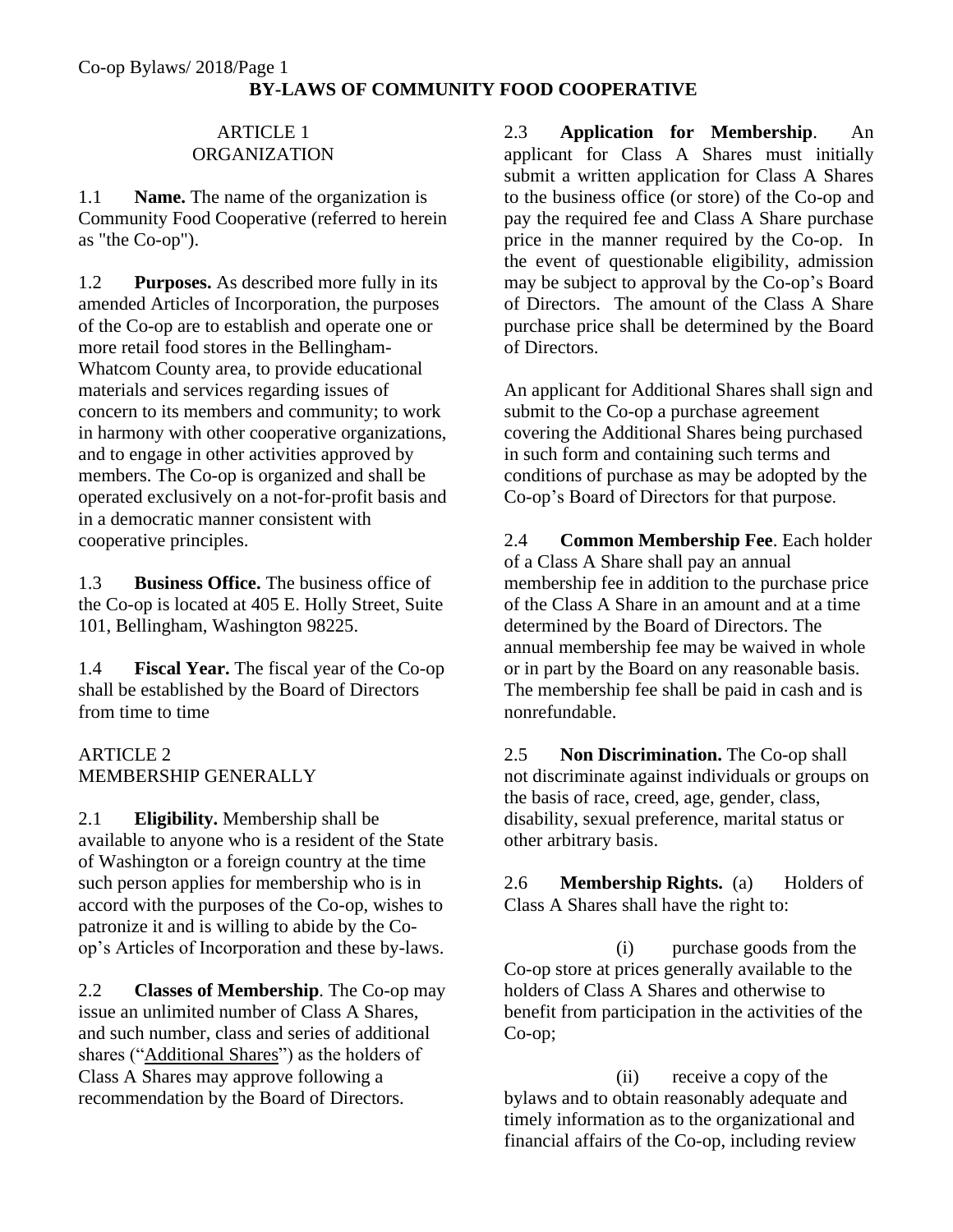of the minutes of Board of Directors' meetings and the Co-op's financial statements and records. The information shall be provided to the holders of Class A Shares upon request, with reasonable prior notice, at the Co-op's business office during office hours. Information of a sensitive nature will be provided only for a proper purpose and may be made subject to conditions or restrictions as determined by the Board of Directors;

(iii) participate in the democratic management of the Co-op, including through their entitlement to vote, proposing member initiatives, standing for election to serve on the Board of Directors and committees and as otherwise described in these By-laws;

(iv) receive patronage refunds;

(v) apply to purchase Additional Shares upon a decision of the Board of Directors and the holders of Class A Shares to issue them; and

(vi) generally enjoy all rights enjoyed by the Co-op's members immediately prior the date on which these Bylaws became effective.

(b) The holders of Additional Shares shall have the following rights and preferences:

(i) the financial rights and preferences described in Article VI of the Coop's Amended and Restated Articles of Incorporation;

(ii) the right to receive a copy of the Co-op's Bylaws and to obtain reasonably adequate and timely information as to the organizational and financial affairs of the Co-op, including review of the minutes of Board of Directors' meetings and the Co-op's financial statements and records. The information shall be provided to holders of Additional Shares upon request, with reasonable prior notice, at the Coop's business office during office hours. Confidential information as defined by Board policies will be provided only for a proper purpose and may be made subject to conditions

or restrictions as determined by the Board of Directors; and

(iii) the limited right to vote only in the circumstances described in Article VI of the Co-op's Amended and Restated Articles of Incorporation.

2.7 **Settlement of Disputes.** In any dispute between the Co-op and any of its members or former members which relates to normal membership transactions and which cannot be resolved through informal negotiations, it shall be the policy of the Co-op to prefer the use of mediation whereby an impartial mediator or mediators may facilitate negotiations between the parties and assist them in developing a mutually agreeable settlement. Members are encouraged to cooperate in this process. If mediation is not mutually agreeable or is unsuccessful in resolving such a dispute, both the Co-op and its members must submit the dispute to binding arbitration in a mutually agreeable manner.

2.8 **Termination.** (a) Class A Shares shall be cancelled and surrendered to the Co-op by their holders in the following circumstances:

(i) voluntarily by the holder at any time upon notice to the Co-op;

(ii) automatically whenever payment of annual membership fees or required capital contributions become delinquent to an extent determined by the Board of Directors; or

(iii) for reasonable and sufficient cause, including willful violation of these By-laws, by a two-thirds vote of the Board of Directors, after a fair hearing at which the holder has the opportunity to speak and present evidence.

(b) Additional Shares shall be cancelled and surrendered to the Co-op by their holders in the following circumstances: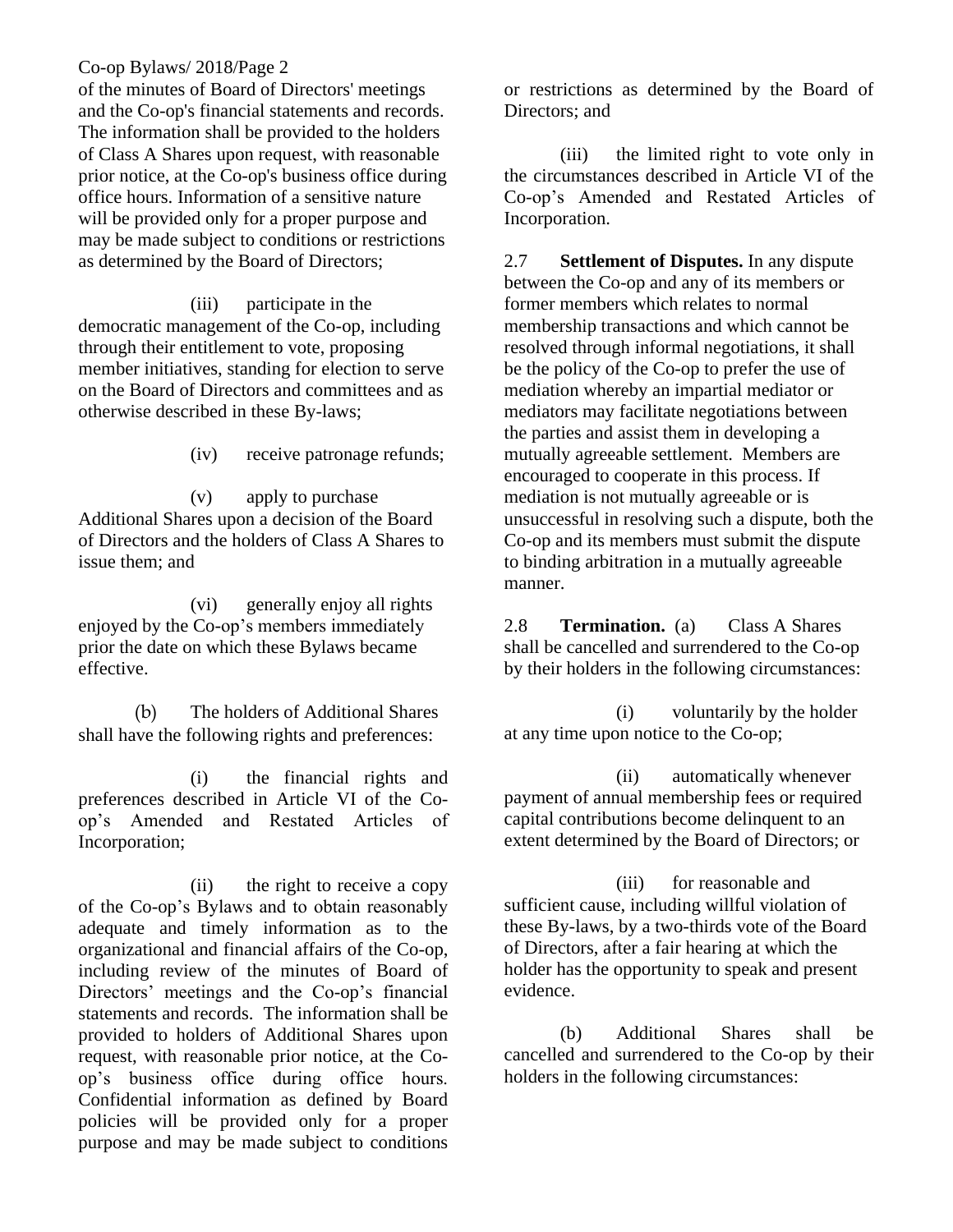(i) pursuant to a redemption described in Article VI of the Co-op's Amended and Restated Articles of Incorporation; or

(ii) on demand by the Co-op, for reasonable and sufficient cause, including willful violation of the Co-op's Articles or Bylaws, by a two thirds' vote of the Board of Directors, after a fair hearing at which the member has had the opportunity to speak and present evidence. If the Co-op exercises this right to terminate, it shall be deemed to have exercised its redemption right provided in Article VI of the Co-op's Amended and Restated Articles of Incorporation notwithstanding that its exercise of such rights falls outside any redemption period that may otherwise have applied.

2.9 **Household Privileges.** Rights associated with Class A Shares are individual to the persons holding them. The purchasing rights associated with a Class A Share may be shared by its holder with other members of her or his household.

### ARTICLE 3 CAPITAL CONTRIBUTIONS

3.1 **Additional Capital.** For the reasonable capital needs of the Co-op, holders of Class A Shares shall make additional capital contributions in amounts and at times determined by the Board of Directors. Capital contributions shall be made in cash and may be waived in whole or in part by the Board on any reasonable basis. Required capital contributions and any available waivers shall be applied uniformly among the holders of Class A Shares. Amounts invested pursuant to Class A Shares shall not be entitled to any dividend or other monetary return other than patronage refunds. Class A Shares may not be transferred or pledged as collateral.

3.2 **Use of Proceeds.** Amounts received from holders of any Class of Share in connection with their acquiring or holding Shares shall be credited on the books of the Co-op to capital accounts in the names of paying members, and may be used as designated by the Board of Directors, as far as is practicable, for acquiring

capital assets or paying liabilities incurred for the acquisition of capital assets.

### 3.3 **Termination of Membership, and**

**Redemption.** (a) Following cancellation and surrender of Class A Shares for any reason, the price originally paid by the holder shall be returnable to the holder within six months after request by the holder and approval by the Board of Directors. In the event of dissolution of the Co-op, the original purchase price for the Class A Shares shall be returned to their holders after payment of all liabilities of the Co-op, including payment of any preferences to the holders of any Additional Shares and any retained patronage refunds. If sufficient funds are not available for repayment in full, repayment shall be made on a pro rata basis among the holders of the Class A Shares. If any repayment fails to reach any holder of a Class A Share via a single mailing through US mail at such holder's last known address on file with the Co-op, the provisions of Section 4.7 of Article IV shall apply.

(b) Following cancellation and surrender of Additional Shares for any reason, the Co-op shall pay the holders a redemption price equal to the Original Issue Price for each Additional Share held by the holders plus declared but unpaid dividends in the manner described in Article VI of the Co-op's Amended and Restated Articles of Incorporation.

3.4 **Lien and Offset.** The Co-op shall have first lien on the capital contributions of holders of Class A Shares to the extent of amounts due and payable to the Co-op by the holder. Capital contributions shall at all times be subject to being offset by amounts due and payable by the holder to the Co-op.

#### ARTICLE 4 PATRONAGE DIVIDENDS

4.1 **No dividends on Class A Shares**. No dividends other than patronage dividends shall be declared or paid with respect to Class A Shares.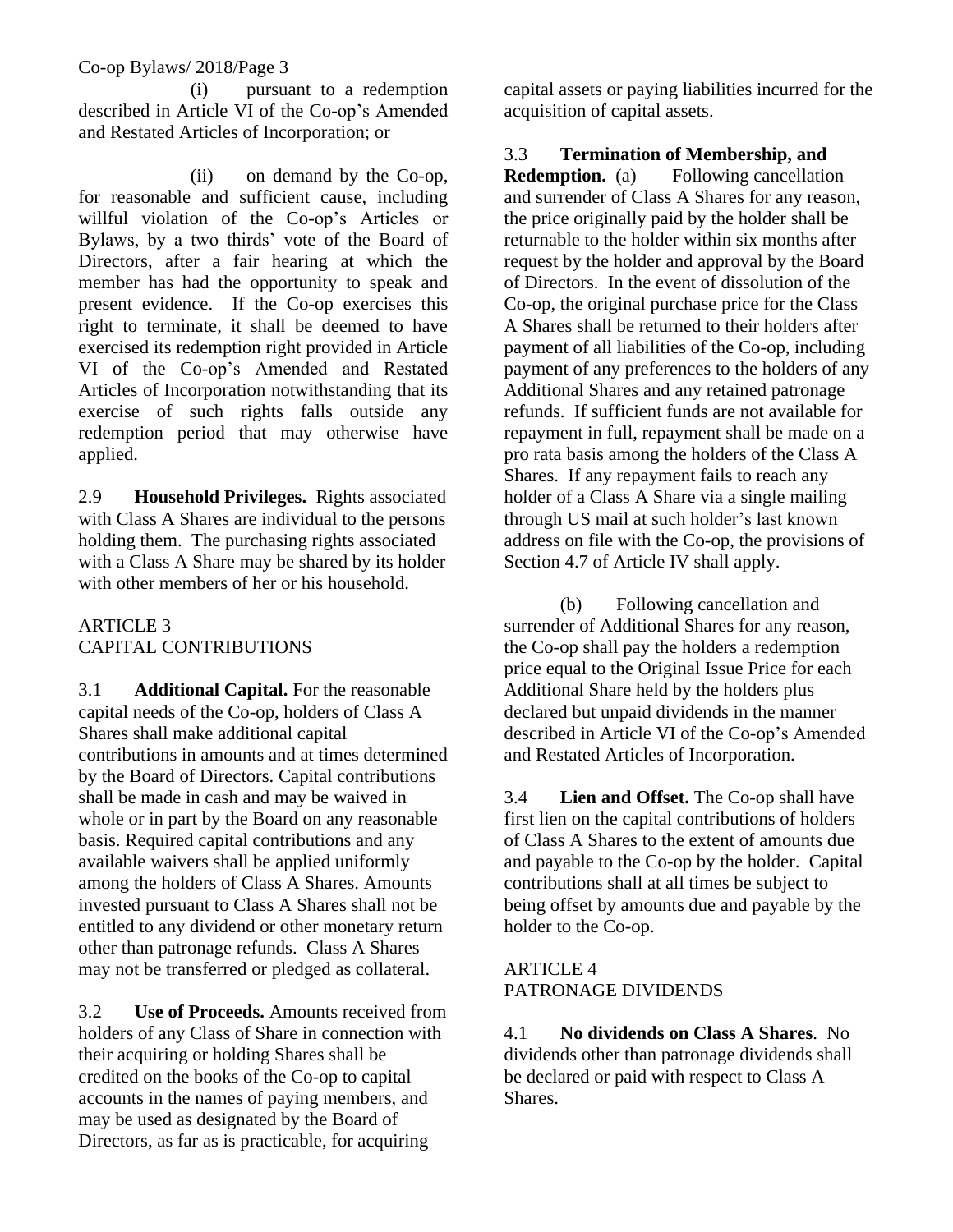4.2 **Patronage Dividends.** The Co-op shall return the Co-op's net distributable surplus to the holders of Class A Shares annually as a patronage dividend, subject to the provisions of this Article 4. The holders of Additional Shares are not entitled to patronage dividends. As used in the Co-op's Amended and Restated Articles of Incorporation and these bylaws, the term "net distributable surplus" means (a) the annual earnings from the Co-op's sales attributable to the patronage of the holders of Class A Shares with the Co-op minus (b) any reserves the Board of Directors decides to retain for necessary or appropriate business purposes or contingencies. The Co-op shall calculate patronage dividends in proportion to the purchases made by the holders of Class A Shares from the Co-op during the year, subject to the provisions of this Article 4. The Co-op shall be entitled to take into account losses for prior years when calculating its net distributable surplus.

4.3 **Annual Determination.** The Board of Directors shall decide after the close of the Coop's fiscal year whether a net distributable surplus exists for that year, how and when to distribute patronage dividends, and any other related matters, based on the Board's policies. The Board of Directors may elect not to declare or distribute a patronage dividend if it is in the best interest of the Co-op. Under Article VI of the Co-op's Amended and Restated Articles of Incorporation, however, the Board of Directors may not forgo a patronage dividend more than once every other fiscal year.

4.4 **Payment and Compliance.** The Co-op shall pay patronage dividends within the time frames provided in, and according to the Internal Revenue Service Code and Treasury Department regulations to qualify for income tax deductions for the Co-op. The Co-op may distribute patronage dividends in cash, merchandise credits, a qualified written notice of allocation or a non-qualified written notice of allocation as defined in 26 U.S.C. Section 1388, other property, or any combination of these methods as the Board of Directors may determine from time to time. Any patronage dividend distributed as a qualified written notice of allocation or a nonqualified written notice of allocation shall be designated as such by the Board of Directors in accordance with the provisions of 26 U.S.C. Section 1388. Any part of a patronage dividend that the Board of Directors elects not to pay in cash, merchandise credits or other property is called the retained patronage dividend.

4.5 **Application of Retained Patronage Dividend.** The Board of Directors may apply any part of a retained patronage dividend due to the holder of a Class A Shares to cover that holder's unpaid capital contributions for that year and future years.

The Co-op shall hold the retained patronage dividends in revolving patronage dividend accounts in the names of the holders of Class A Shares receiving them, and may apply the retained patronage dividends toward the Co-op's operating capital needs. Retained patronage will not accrue interest or other monetary return on investment, and the accounts are nontransferable and in whole dollars only. The Coop shall be entitled to offset against retained patronage dividend accounts the amount of any losses subsequently sustained by the Coop, in such manner as the Board of Directors may reasonably determine.

4.6 **Repayment of Retained Patronage Dividends.** At any time, the Co-op may pay some or all of the retained patronage dividends to the holders of Class A Shares entitled to them if the Board of Directors decides the funds are no longer required for operating capital. Holders of Class A Shares will receive retained patronage dividends in the order of the oldest outstanding amounts on a pro rata basis from these amounts. If the Co-op dissolves as a corporation, it shall pay retained patronage dividends to the holders of Class A Shares after payment of all other liabilities, including payment of all preferences to the holders of Additional Shares. If the remaining funds are insufficient to repay all retained patronage dividends, the holders of Class A Shares entitled to them will receive retained patronage dividends in proportion to their revolving account balances at the time of dissolution. The Board of Directors may also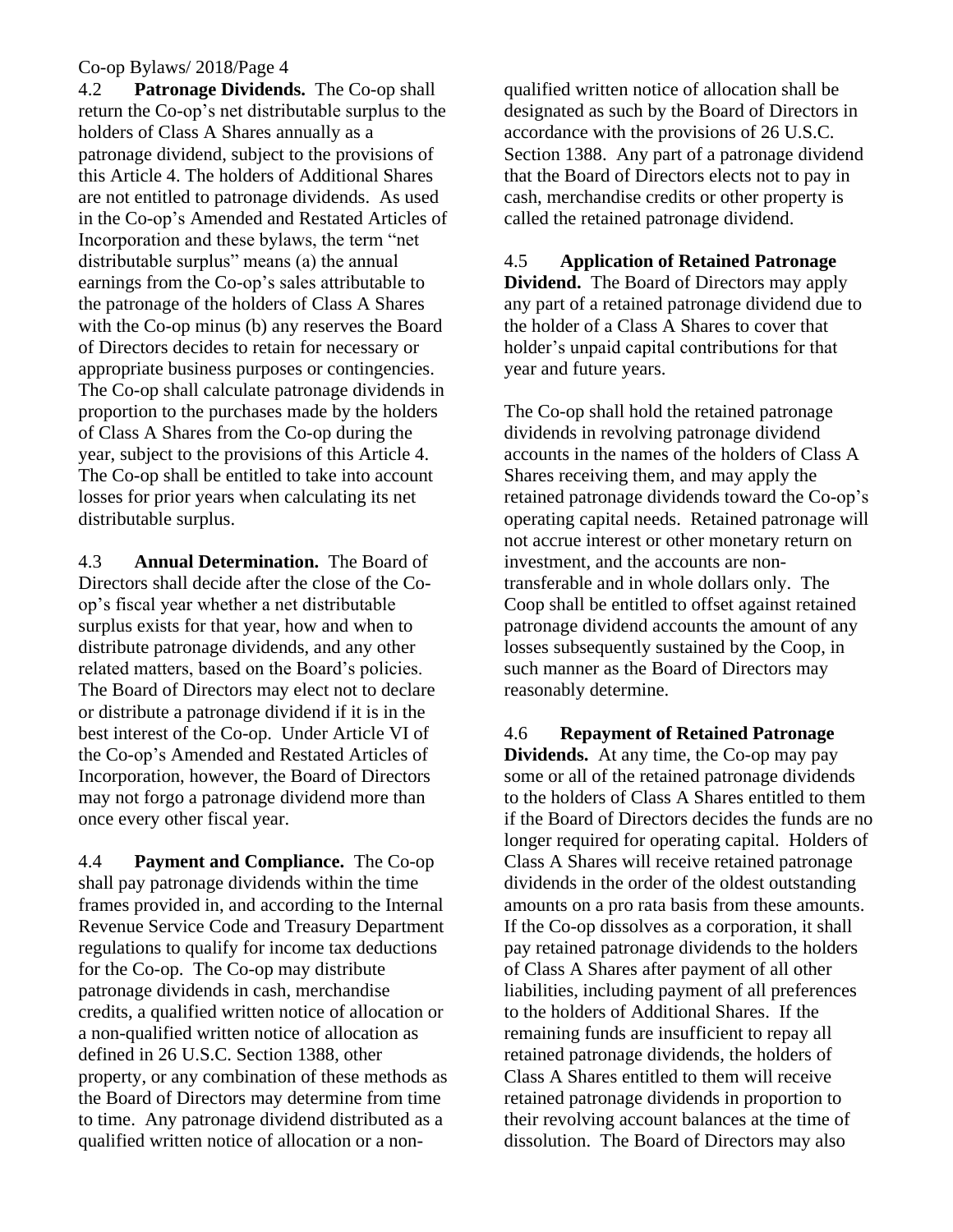repay retained patronage dividends to an individual holder of a Class A Share under compelling circumstances in the Board's discretion. Retained patronage dividends are available at all times to pay amounts otherwise due and payable to the Co-op.

The Board of Directors may in its discretion pay retained patronage dividends in cash, as merchandise credits, or any combination of cash and merchandise credits. The Board of Directors may in its discretion establish the terms and conditions governing the issue and use of merchandise credits, including any period within which merchandise credits must be used or forfeited.

4.7 **Unclaimed Dividends.** If the Co-op wishes to pay retained patronage dividends to any holder of a Class A Share who holds a revolving patronage dividend account, but such payment fails to reach such holder via a single mailing through US mail at such holder's last known address on file with the Co-op, such holder shall be deemed to have contributed such payment entitlement to the Co-op and the Board of Directors may, by appropriate action, pay such amount to all other holders of Class A Shares who hold revolving patronage dividend accounts as a supplemental patronage dividend in the same ratio that such holders would then be entitled to patronage dividends.

4.8 **Treatment of Nominal Amounts.** The Board of Directors may exclude from distribution any patronage dividend that is so small that it does not justify the cost of distribution. These nominal amounts may not be distributed at any time to other holders of Class A Shares.

4.9 **Tax Provision.** If the Co-op distributes part of its annual earnings or income as a patronage dividend, and then discovers it cannot deduct some part of its annual earnings or income as a patronage dividend under the Internal Revenue Code and applicable regulations, then the Co-op and its Board of Directors deem that all the patronage dividend declared shall come from earnings or income

that does qualify for a deduction under the revenue laws. This designation shall occur regardless of whether the Board adopted a resolution or act that makes specific reference to the source of revenues for the dividend.

### 4.10 **Consent of Member to Tax Treatment.**

By joining the Co-op, all holders of Class A Shares consent to having their patronage dividends, whether paid or retained, taken into account for the taxable year. Any patronage distribution the Co-op makes with a qualified written notice of allocation under 26 U.S.C. § 1388 will be taken into account by the receiving member at the stated dollar amount of the distribution as provided in 26 U.S.C. § 1385(a) in the taxable year the holder receives the written notice of allocation.

## ARTICLE 5 MEETINGS OF HOLDERS OF CLASS A **SHARES**

5.1 **Annual Meeting.** An annual meeting of the holders of Class A Shares shall be held within four months after the close of the fiscal year at a time and place determined by the Board of Directors. The purpose of the annual meeting shall be to report to the holders of Class A Shares on the operations and finances of the Coop, and to conduct voting for directors and on other issues properly submitted to a vote of the holders of Class A Shares.

5.2 **Special Meetings.** Special meetings of the holders of Class A Shares may be called by the Board of Directors or by the President, and shall be called by the Board of Directors upon receipt of an initiative by the holders of Class A Shares.

5.3 **Balloting.** A meeting of the holders of Class A Shares may be conducted in whole or in part by written ballots as determined by the Board of Directors.

5.4 **Notice.** Written notice of the time, place and purpose of any meeting of holders of Class A Shares shall be delivered to each holder not less than ten nor more than thirty days before the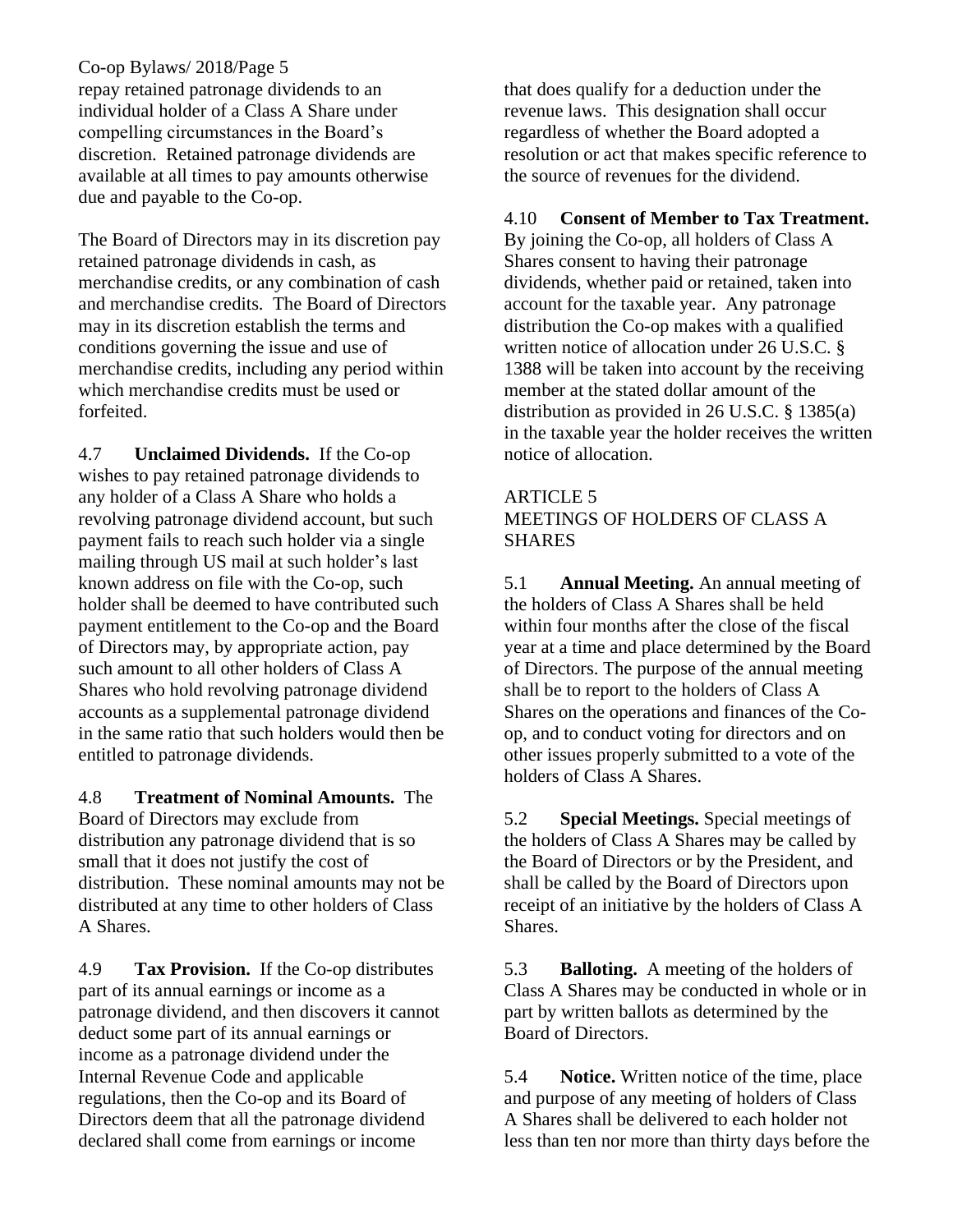date of the meeting. In the event of voting by mail, the notice shall include necessary ballots and materials which impartially describe the candidates for election or issues for decision.

5.5 **Quorum.** The presence in person of five percent of the holders of all Class A Shares shall constitute a quorum at a meeting held to consider the adoption of a proposal that RCW 24.06 requires be adopted by a two-thirds vote of holders of Class A Shares. The presence in person of the holders of two hundred Class A Shares or eight percent of the holders of all Class A Shares, whichever is lesser, shall be necessary and sufficient for the transaction of business at any other meeting of the holders of Class A Shares.

5.6 **Voting.** Each holder of a Class A Share shall have one vote on any matter submitted to a vote of the holders of Class A Shares, provided that: (i) the holder is current in paying his or her capital contribution and annual member fee; or (ii) holders who are 62 years and older must have shopped at the Co-op at least once during the twelve month period preceding the date on which a vote of the holders of Class A Shares is called. Proxy voting is not permitted. All issues shall be decided by a majority of the holders of Class A Shares voting except where a higher percentage is required by law or by these Bylaws. A decision on any issue which was not included in the notice of the meeting shall be of an advisory nature only.

5.7 **Class A Share Initiative.** An annual or special meeting of the holders of Class A Shares shall include a vote on any issue submitted by an initiative. A Class A Share initiative shall be in writing and signed by the holders of at least sixty Class A Shares or four percent of the holders of all Class A Shares, whichever is lesser. Any initiative must specify the issues for decision which may concern any matter appropriate for a vote of the holders of Class A Shares. An initiative must be submitted to the Co-op at least two months prior to the date of the meeting at which the issue is to be decided.

### ARTICLE 6 BOARD OF DIRECTORS

6.1 **Powers.** The business and affairs of the Co-op shall be directed and controlled in the interests by a Board of Directors (sometimes referred to herein as "the Board.") The Board shall consist of nine persons, including eight directors elected by the holders of Class A Shares and one director selected by the staff. Staff membership on the Board of Directors shall be limited to 1/3 of the total membership of the Board. No other person shall serve as director.

6.2 **Duties to Members.** The duties of the Board of Directors shall include, but not be limited to: Communicating important decisions of the Board to holders of Shares, ensuring that accurate lists of the holders of Shares and directors are kept at the Co-op's business office, and initiating a referendum on any matter that is likely to affect the basic survival of the Co-op or change its purposes.

6.3 **Nominations.** Nominations for the eight directors to be elected by the holders of Class A Shares shall be made by the Board of Directors or a committee empowered by it or by petition of members. A petition of the holders of Class A Shares must be signed by the holders of at least twenty-five Class A Shares or one percent of the holders of Class A Shares eligible to vote in the previous year's election, whichever is greater, and must be submitted to the business office of the Co-op at least ten days prior to the issuance of the notice of the annual meeting. Nominees shall be stated in the notice of the meeting. All directors must be holders of Class A Shares in good standing of the Co-op.

6.4 **Election.** Voting for directors shall be conducted in a manner which encourages maximum member participation. Each holder of a Class A Share shall have one vote for each vacancy to be filled on the Board of Directors.

6.5 **Term of Office.** Directors shall be elected for terms of three years. Each term shall begin at the first meeting of the Board following the annual meeting. The terms of office of the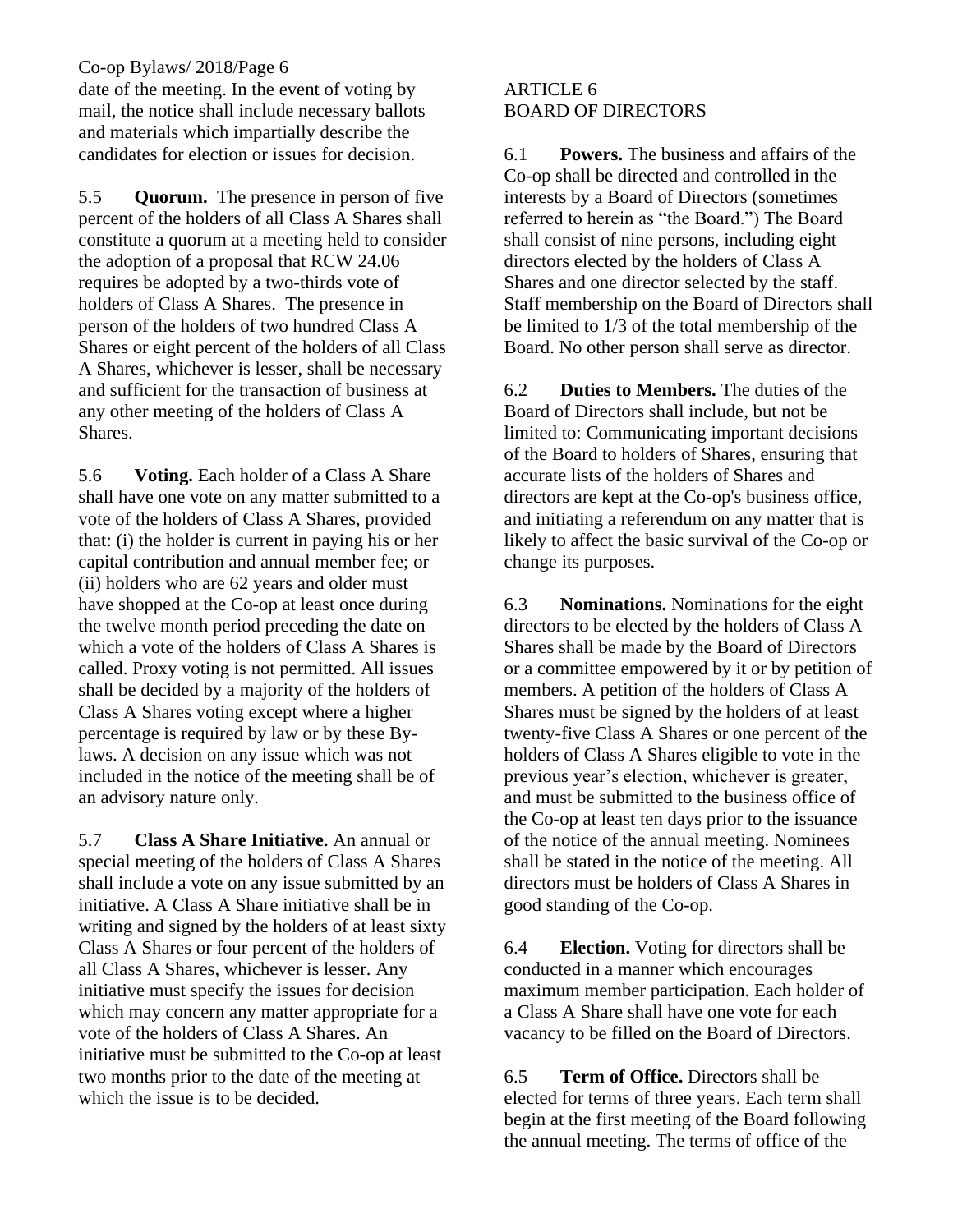directors shall be staggered so that terms shall expire on a three-year cycle of 3-3-3.

6.6 **Conflicts of Interest.** Directors shall be under an affirmative duty to disclose their actual or potential conflicts of interest in any matter under consideration by the Board. Unless otherwise determined by the Board, a director having a conflict of interest in any matter may not participate in the discussion or decision of an issue involving that matter.

6.7 **Referenda**. The Board of Directors may call a referendum on any issue, and shall call a referendum on an issue when petitioned by the holders of at least sixty Class A Shares or four percent of all Class A Shares, whichever is lesser. Referenda shall be conducted pursuant to Article 5 of these Bylaws. A decision of the Board which is referred to the holders of Class A Shares will stand until annulled or modified by the holders of Class A Shares. Modification by holders of Class A Shares shall not impair rights previously acquired by third parties.

6.8 **Removal.** A director may be removed and replaced by the Board only for reasonable and sufficient cause after a fair hearing at which the director is given the opportunity to speak and present evidence. The holders of Class A Shares may remove, or remove and replace, a director with or without cause at any meeting of the holders of Class A Shares. Unexcused absence from two meetings of the Board per fiscal year is expressly deemed cause for removal.

6.9 **Vacancies.** Any vacancy occurring between annual meetings by reason of the death or resignation of a Director or removal by the Board or the holders of Class A Shares may be filled by the Board for the duration of the vacated term.

## ARTICLE 7 MEETINGS OF THE BOARD

# 7.1 **Regular Meetings.** The Board of

Directors shall determine the times and places of regular meetings, which require no further notice to directors than the resolution of the Board.

7.2 **Special Meetings.** Special meetings of the Board of Directors may be called by the Board Chair, and shall be called on request of any three directors. Written or personal notice of all special meetings shall be provided to each director. Written notice shall be mailed not less than ten days and personal notice shall be given not less than three days before the date of the meeting.

7.3 **Quorum and Decision Making.** A majority of directors shall constitute a quorum for the transaction of business at any meeting of the Board of Directors. The Board shall strive to make all decisions by consensus, attempting to reconcile differing points of view based upon the purposes and mission of the Co-op. If, in the opinion of a two-thirds majority of directors present, consensus cannot be reached within a reasonable period of time, particularly on an issue requiring immediate action, then a majority of directors present may decide such issue.

7.4 **Open Meetings.** Meetings of the Board of Directors shall be open to observation and limited participation by holders of Class A Shares. The Board may, however, conduct a closed session when necessary to protect the vital interests of the Co-op.

7.5 **Action by Consent**. Decisions of the Board of Directors may be made without a meeting if a consent in writing, stating the action to be taken, is signed by all directors and filed with the minutes of meetings.

7.6 **Notice to Members.** Notice of meetings of the Board of Directors shall be posted in the Co-op store and published in any newsletter or regular mailing to holders of Class A Shares.

## ARTICLE 8 **COMMITTEES**

8.1 **Executive Committee.** The Board of Directors may designate an Executive Committee to exercise interim or other stated authority of the Board except as to matters involving long-range policies or unusually large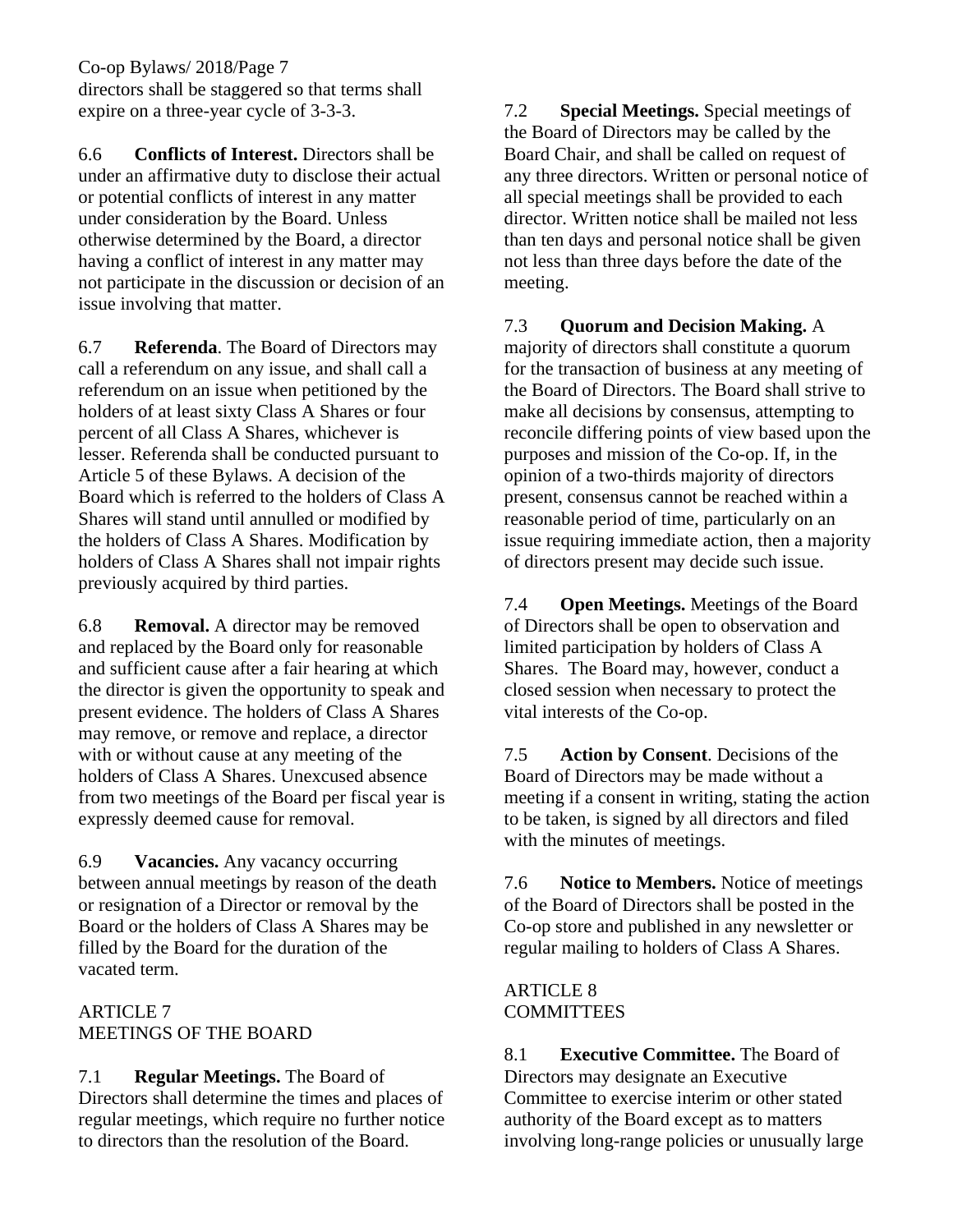expenditures. The committee shall consist of at least three Directors, and shall include the Board Chair, Board Vice Chair, and Finance Committee Chair. Only directors may sit on committees. Any action by the Executive Committee shall require the affirmative vote of at least three of its members and must be reported to and ratified by the Board of Directors at the next following meeting of the Board of Directors. The Executive Committee shall not operate to relieve the Board of general supervisory responsibilities in the management of the Co-op.

### 8.2 **Committees Generally.** Other

committees may be designated, and their members appointed, removed or replaced at any time by the Board of Directors. All such committees shall function to advise the Board and develop proposals for its consideration. Committees may take action only as empowered by the Board of Directors in which case they shall require actual notice of meetings to all of their members and a quorum of at least three committee members including the chairperson.

### ARTICLE 9 **OFFICERS**

9.1 **Designation.** The officers of the Co-op shall consist of President, Vice President, Secretary and Treasurer. Any two offices may be held by the same person except those of President and Secretary. The offices of President and Treasurer shall not be held by the staff director.

9.2 **Selection and Removal.** The Board of Directors shall select the officers of the Co-op no later than at its first regular meeting after the annual meeting. Terms of officers shall be for one year or until their successors are selected. Officers may be removed and replaced, with or without cause, at any time by the Board of Directors.

9.3 **Powers and Duties.** The officers shall have the following powers and duties together with other powers and duties described in the Board policies or determined by the Board.

(a) the President shall be responsible to the Board of Directors for all Co-op operations and compliance with Board policies.

(b) the Vice-President shall perform the duties of the President whenever the President is unable to do so, and as requested by the President, shall assist the President in the performance of his or her duties.

(c) the Secretary shall supervise the maintenance of membership records, and oversee issuing notices for, and keeping minutes of, all meetings of members and the Board of Directors; and

(d) the Treasurer shall oversee the financial affairs of the Co-op, the maintenance of financial records, the control of receipts and disbursements, and the filing of required tax returns and corporate reports.

## ARTICLE 10 OTHER PERSONNEL PROVISIONS

10.1 **General Manager.** The Board of Directors shall employ a General Manager to manage the business of the Co-op under the direction and control of the Board. The general manager is expected to attend all meetings of the Board of Directors.

10.2 **Bonding.** The Treasurer, General Manager and other employees disbursing funds of the Co-op may be required to be bonded in amounts and on terms determined by the Board of Directors.

10.3 **Indemnification rights**. Subject to limitations in this Article, the Co-op shall indemnify its current and former directors and

officers against all losses and expenses, including reasonable attorneys' fees, to which they may become subject by reason of their positions with the Co-op or their service in its behalf. Such indemnification shall apply whenever such person is a party or is threatened to be made a party to any threatened, pending or